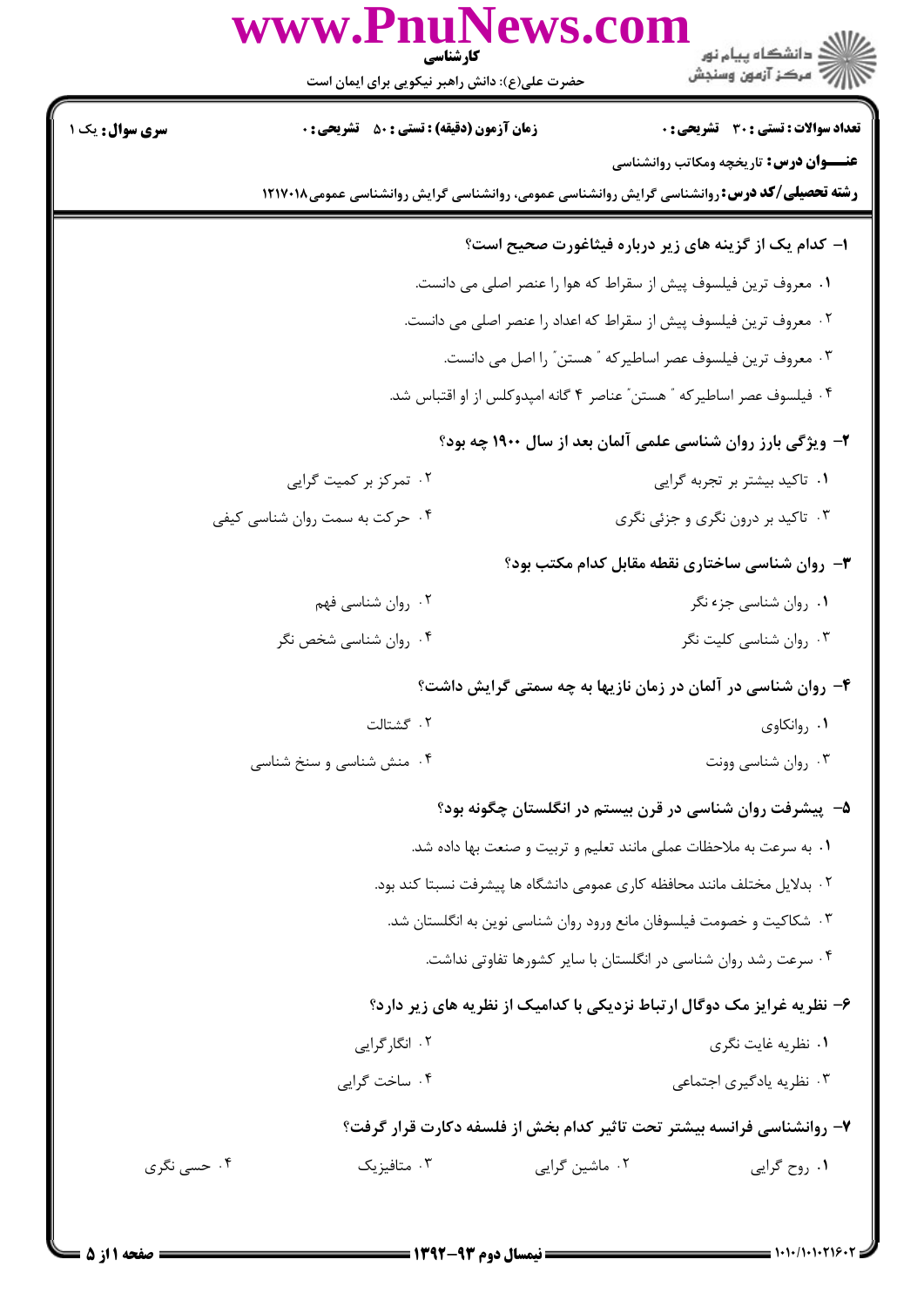|                                                   | www.PnuNews.<br>کارشناسی                                                                             |                                                                            |                                                 |  |  |  |
|---------------------------------------------------|------------------------------------------------------------------------------------------------------|----------------------------------------------------------------------------|-------------------------------------------------|--|--|--|
|                                                   | حضرت علی(ع): دانش راهبر نیکویی برای ایمان است                                                        |                                                                            | ڪ دانشڪاه پيام نور<br>//> مرڪز آزمون وسنڊش      |  |  |  |
| <b>سری سوال : ۱ یک</b>                            | <b>زمان آزمون (دقیقه) : تستی : 50 ٪ تشریحی : 0</b>                                                   |                                                                            | <b>تعداد سوالات : تستی : 30 ٪ تشریحی : 0</b>    |  |  |  |
|                                                   |                                                                                                      |                                                                            | <b>عنـــوان درس:</b> تاریخچه ومکاتب روانشناسی   |  |  |  |
|                                                   | <b>رشته تحصیلی/کد درس:</b> روانشناسی گرایش روانشناسی عمومی، روانشناسی گرایش روانشناسی عمومی۱۲۱۷۰۱۸   |                                                                            |                                                 |  |  |  |
|                                                   |                                                                                                      |                                                                            | ۸- مشخصه اصلی روان شناسی ریبو چیست؟             |  |  |  |
|                                                   | ۰۱ هر پدیده روانی را نه فقط در چارچوب تکامل زیستی که باید در چارچوب از هم پاشیدگی ناسالم مطالعه کرد. |                                                                            |                                                 |  |  |  |
|                                                   | ۰۲ تاکید بر اهمیت عوامل عاطفی و هیجانی در فرایند های روان شناختی و رفتاری                            |                                                                            |                                                 |  |  |  |
|                                                   | ۰۳ اعتماد به توازی کامل فرایندهای فیزیولوژیک و روا ن شناختی                                          |                                                                            |                                                 |  |  |  |
|                                                   | ۰۴ ویژگی ضروری ذهن و شخصیت توان ترکیب کردن یا یکپارچه کردن است                                       |                                                                            |                                                 |  |  |  |
|                                                   |                                                                                                      |                                                                            | ۹- پایه گذار اصلی روان سنجی در فرانسه کیست؟     |  |  |  |
| ۰۴ کولپه                                          | ۰۳ بينه                                                                                              | ۰۲ ژانه                                                                    | ۰۱ ريبو                                         |  |  |  |
|                                                   |                                                                                                      | ۱۰- کدام یک از موارد زیر از ویژگی های روان شناسی روسیه کنونی محسوب می شود؟ |                                                 |  |  |  |
|                                                   |                                                                                                      | ۰۱ تاکید بر پایه های فیزیولوژیک روان شناسی و کارهای پاولوف                 |                                                 |  |  |  |
|                                                   |                                                                                                      |                                                                            | ۰۲ تاکید بر روان شناسی کارکردگرایی یا کنشی      |  |  |  |
|                                                   |                                                                                                      |                                                                            | ۰۳ تاکید بر روان شناسی بالینی و مرضی            |  |  |  |
|                                                   |                                                                                                      |                                                                            | ۰۴ حضور دایمی ماتریالیسم دیالکتیک مارکس و انگلس |  |  |  |
|                                                   | <b>۱۱</b> - بررسی روان شناسی یا رشد ژنتیک در روان شناسی آمریکا مرهون کدام روان شناس است؟             |                                                                            |                                                 |  |  |  |
| ۰۴ هال                                            | ۰۳ آلپورت                                                                                            | ۰۲ مورفی                                                                   | ۰۱ کتل                                          |  |  |  |
|                                                   |                                                                                                      | <b>۱۲</b> - تفاوت کنش گرایی در مکتب کلمبیا با مکتب شیکاگو در چیست؟         |                                                 |  |  |  |
| ۰۲ در کلمبیا کنش گرایی حالتی عینی و خوداگاه داشت. |                                                                                                      | ۰۱ در شیکاگو کنش گرایی حالتی عینی و خوداگاه داشت.                          |                                                 |  |  |  |
| ۰۴ در شیکاگو توجه روی چرای پدیده های روانی بود.   |                                                                                                      | ۰۳ تفاوتی با یکدیگر نداشتند.                                               |                                                 |  |  |  |
|                                                   |                                                                                                      | ۱۳– کدام یک از مکاتب زیر به طور کامل در قالب ماده گرایی قرار می گیرد؟      |                                                 |  |  |  |
| ۰۴ گشتالت                                         | ۰۳ کنش گرایی                                                                                         | ٠٢ رفتار گرايي                                                             | ٠١. ساخت گرايي                                  |  |  |  |
|                                                   | ۱۴- بنیانگداران مکتب گشتالت و طرفدار اصل جبر رابطه کدامند؟                                           |                                                                            |                                                 |  |  |  |
|                                                   | ٠٢ كافكا-ورتهايمر-لوين-تالمن                                                                         |                                                                            | ٠١ لوين-كافكا-فرويد-تالمن                       |  |  |  |
| ۴. كهلر-لوين-كافكا-ورتهايمر                       |                                                                                                      |                                                                            | ٠٣ ورتهايمر-تالمن-كافكا-اسكينر                  |  |  |  |
|                                                   |                                                                                                      |                                                                            | 1۵– کدام عبارت درباره عمل گرایی صحیح است؟       |  |  |  |
| ۰۲ توسط لوین پایه گذاری شد.                       |                                                                                                      |                                                                            | ۰۱ نوعی منفی گرایی بود.                         |  |  |  |
|                                                   | ۰۴ شاخه ای از وجود گرایی بود.                                                                        |                                                                            | ۰۳ بدنبال مقداری گرایی بود.                     |  |  |  |
|                                                   |                                                                                                      |                                                                            |                                                 |  |  |  |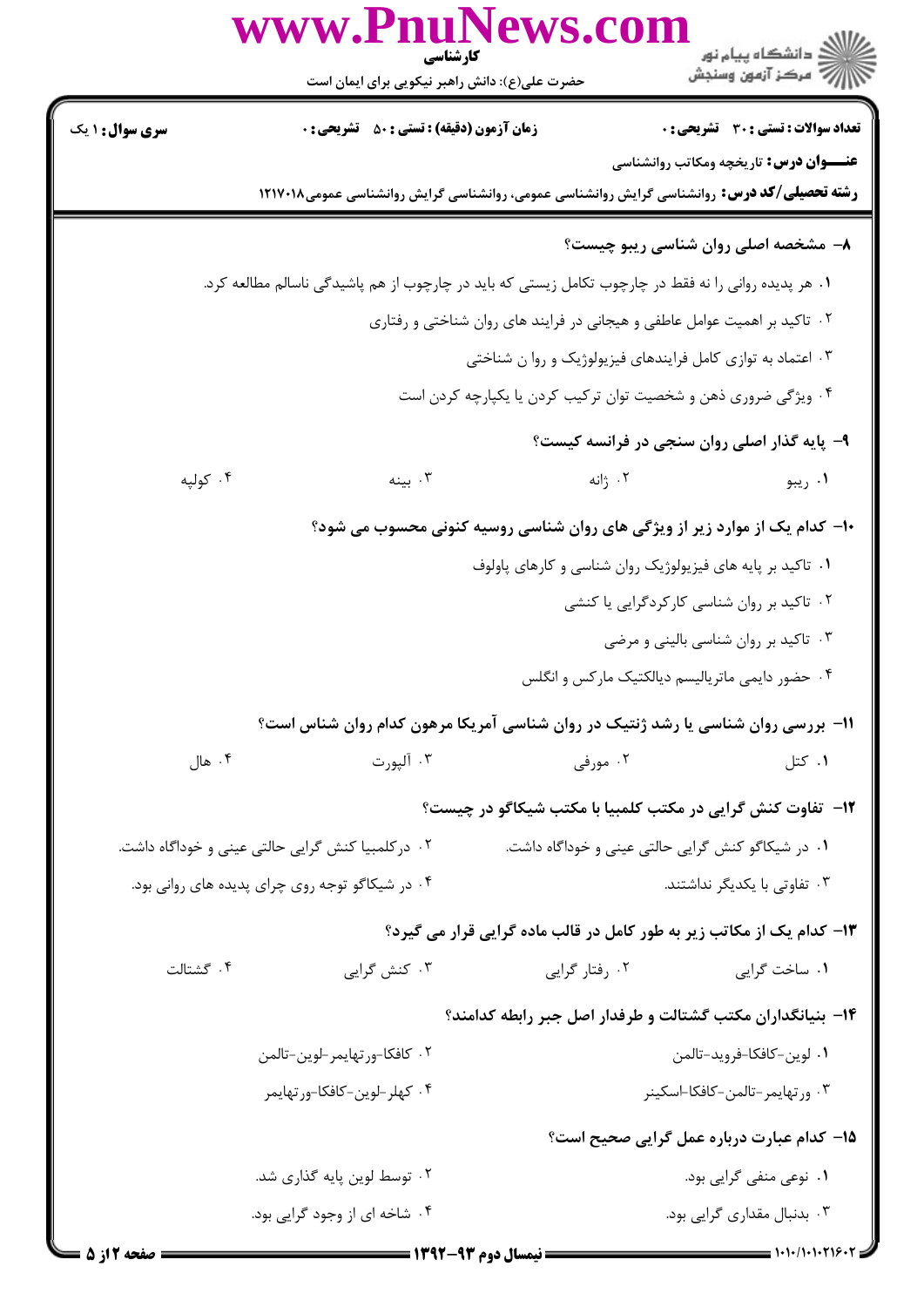|                                                                             | www.PnuNews.co<br>کارشناسی                                                                         |                | ِ دانشڪاه پيام نور<br>√ مرکز آزمون وسنڊش                       |
|-----------------------------------------------------------------------------|----------------------------------------------------------------------------------------------------|----------------|----------------------------------------------------------------|
|                                                                             | حضرت علی(ع): دانش راهبر نیکویی برای ایمان است                                                      |                |                                                                |
| <b>سری سوال : ۱ یک</b>                                                      | <b>زمان آزمون (دقیقه) : تستی : 50 ٪ تشریحی : 0</b>                                                 |                | <b>تعداد سوالات : تستی : 30 ٪ تشریحی : 0</b>                   |
|                                                                             |                                                                                                    |                | <b>عنـــوان درس:</b> تاریخچه ومکاتب روانشناسی                  |
|                                                                             | <b>رشته تحصیلی/کد درس:</b> روانشناسی گرایش روانشناسی عمومی، روانشناسی گرایش روانشناسی عمومی۱۲۱۷۰۱۸ |                |                                                                |
|                                                                             |                                                                                                    |                | 16- ریشه توجه به روان یا روح به چه دورانی باز می گردد؟         |
|                                                                             | ۰۲ دوره ای دور تر از تاریخ مکتوب                                                                   |                | ٠١ يونان باستان                                                |
|                                                                             | ۰۴ ایران قدیم                                                                                      |                | ۰۳ فلسفه هند و چین                                             |
|                                                                             |                                                                                                    |                | ۱۷– کدام گزینه درباره عصر اساطیر صحیح است؟                     |
| ۰۱ دوره قبل از افلاطون که اسطوره هایی درباره پیدایش خدایان و جهان ارائه شد. |                                                                                                    |                |                                                                |
| ۰۲ دوره بعد از افلاطون که اسطوره هایی درباره پیدایش خدایان و جهان ارائه شد. |                                                                                                    |                |                                                                |
| ۰۳ دوره قبل از سقراط که اسطوره هایی درباره پیدایش خدایان و جهان ارائه شد.   |                                                                                                    |                |                                                                |
|                                                                             |                                                                                                    |                | ۰۴ فاصله بین عصر شکوفایی فرهنگ و بازگشت مجدد آن در دوره رنسانس |
|                                                                             |                                                                                                    |                | ۱۸– فلسفه پارمنید را می توان منشا کدام مکتب دانست؟             |
| ۰۴ تجربه گرایی                                                              | ۰۳ رفتار گرایی                                                                                     | ۰۲ تداعی گرایی | ۰۱ انسان گرايي                                                 |
|                                                                             | ۱۹- ازدیدگاه فرهنگی آغاز و پایان به قدرت رسیدن کلیسا و چیرگی بر کل امور زندگی مردم چه نام دارد؟    |                |                                                                |
|                                                                             | ۰۲ رنسانس و انگیزیسیون                                                                             |                | ۰۱ دوره رنسانس                                                 |
|                                                                             | ۰۴ عصر اساطیر                                                                                      |                | ۰۳ قرون وسطی                                                   |
|                                                                             |                                                                                                    |                | <b>۲۰</b> - بارزترین مثال عصر انگیزیسیون کدام گزینه است؟       |
|                                                                             | ٠١ محكوميت گاليله در دادگاه تفتيش عقايد كليسا بخاطر فرضيه گردش زمين                                |                |                                                                |
|                                                                             |                                                                                                    |                | ۰۲ تحریم فلسفه و علم به شکل رایج در ایران                      |
|                                                                             |                                                                                                    |                | ۰۳ تحريم كليه علوم                                             |
|                                                                             |                                                                                                    |                | ۰۴ تحریم نظریات اگوستین و آکیناس قدیس درباره کلیسا             |
|                                                                             |                                                                                                    |                | <b>۲۱</b> - مهمترین کار فارابی به عنوان معلم ثانی چه بود؟      |
|                                                                             | ۰۲ دسته بندی قوای مدر که                                                                           |                | ۰۱ دسته بندی نفس                                               |
|                                                                             | ۰۴ طبقه بندی سطوح شش گانه عقل                                                                      |                | ۰۳ دقت در تعریف مفاهیم نفس، روح، عقل                           |
|                                                                             | ۲۲- کدام یک از دانشمندان اسلامی زیر جالب ترین و کامل ترین نظام روان شناسی را طراحی کرده است؟       |                |                                                                |
|                                                                             | ۰۲ غزالی                                                                                           |                | ۰۱ فارابی معلم ثانی                                            |
|                                                                             | ۰۴ خواجه نصيرالدين طوسي                                                                            |                | ۰۳ ابوعلی سینا                                                 |
|                                                                             |                                                                                                    |                |                                                                |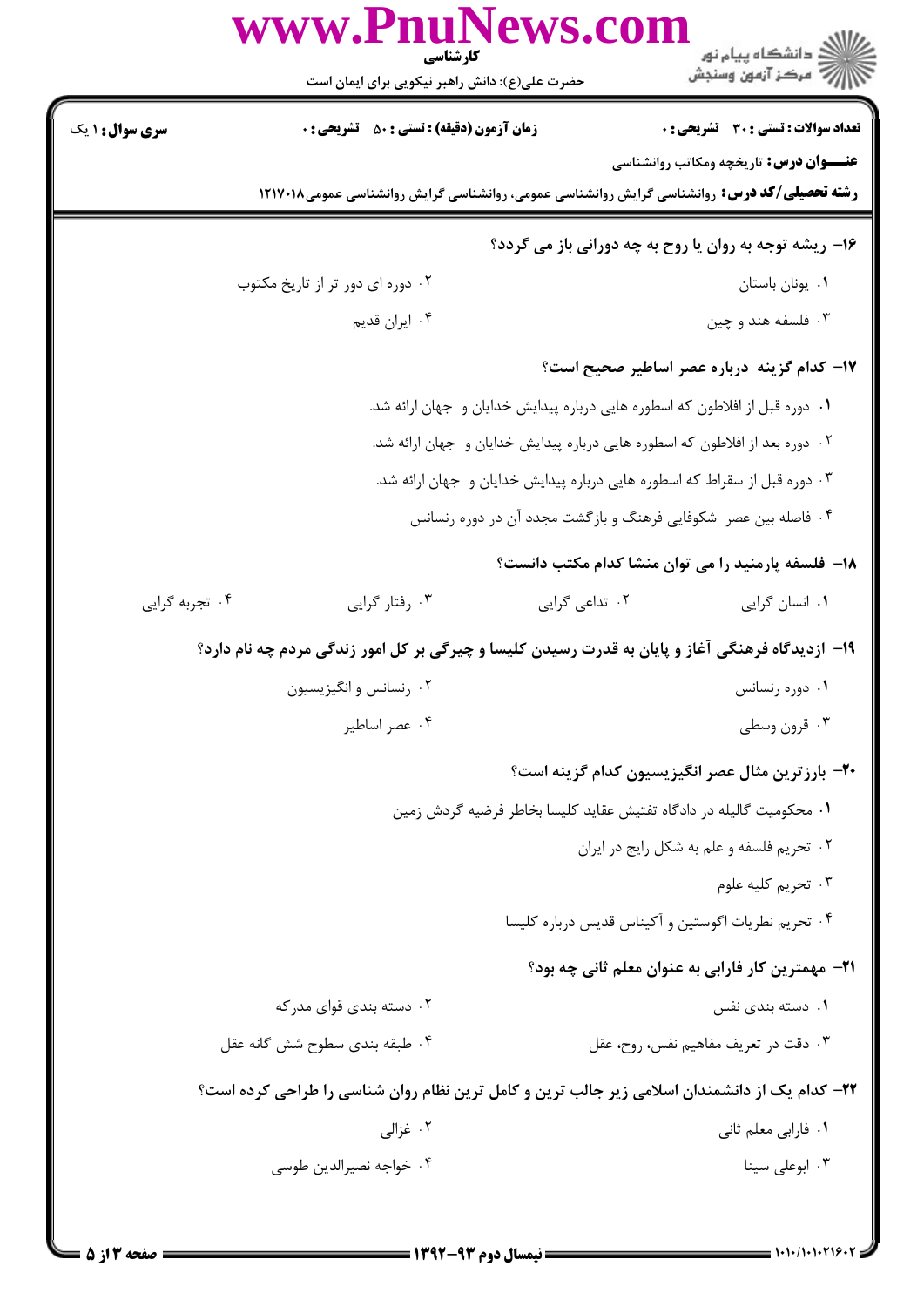|                                                                                                             | www.PnuNews.com<br>حضرت علی(ع): دانش راهبر نیکویی برای ایمان است                                          | کارشناسی                  |                                                                                                                                                     |  |  |
|-------------------------------------------------------------------------------------------------------------|-----------------------------------------------------------------------------------------------------------|---------------------------|-----------------------------------------------------------------------------------------------------------------------------------------------------|--|--|
| <b>سری سوال : ۱ یک</b>                                                                                      | <b>زمان آزمون (دقیقه) : تستی : 50 ٪ تشریحی : 0</b>                                                        |                           | تعداد سوالات : تستي : 30 - تشريحي : 0                                                                                                               |  |  |
|                                                                                                             |                                                                                                           |                           | <b>عنـــوان درس:</b> تاریخچه ومکاتب روانشناسی<br><b>رشته تحصیلی/کد درس:</b> روانشناسی گرایش روانشناسی عمومی، روانشناسی گرایش روانشناسی عمومی۱۲۱۷۰۱۸ |  |  |
| ۲۳- مهمترین مفهوم زیست شناسی موثر بر روان شناسی در دوره رنسانس کدام مورد زیر است؟                           |                                                                                                           |                           |                                                                                                                                                     |  |  |
|                                                                                                             | ۰۲ نظریه تکامل                                                                                            |                           | ٠١. اصل انواع                                                                                                                                       |  |  |
|                                                                                                             | ۰۴ مطالعه تطبيقي انسان و حيوان                                                                            |                           | ۰۳ هیجان ها                                                                                                                                         |  |  |
| ۲۴- جنبش تجربه گرایی اعتقادی بوسیله چه کسانی آغاز شد و به چه معنا بود؟                                      |                                                                                                           |                           |                                                                                                                                                     |  |  |
| ۰۱ توسط یونانی ها و به معنای اینکه همه تجربه ها مورد انتقاد قرار گیرند.                                     |                                                                                                           |                           |                                                                                                                                                     |  |  |
|                                                                                                             |                                                                                                           |                           | ۰۲ دانشمندان عصر رنسانس و به معنای اینکه همه علوم مورد انتقاد قرار گیرند.                                                                           |  |  |
|                                                                                                             |                                                                                                           |                           | ۰۳ دانشمندان اسلامی و به معنای انتقاد به علوم یونانی و اروپایی بود.                                                                                 |  |  |
|                                                                                                             |                                                                                                           |                           | ۰۴ فیلسوفان قرون وسطی و به معنای انتقاد به هر آنچه مخالف کلیسا است.                                                                                 |  |  |
|                                                                                                             | ۲۵– نخستین متخصص روان شناسی ریاضی که نشان داد روان شناسی می تواند مقداری(کمی ) باشد، کیست؟                |                           |                                                                                                                                                     |  |  |
| ۰۴ هربارت                                                                                                   |                                                                                                           | ۰۲ مولر<br>. اوبر $\cdot$ | ٠١. فون ولف                                                                                                                                         |  |  |
| ۲۶- نظریه ای که به تبیین ادراک فضایی پرداخته و هم طبیعت گرایانه و هم تجربی گرایانه است، کدام نظریه زیر است؟ |                                                                                                           |                           |                                                                                                                                                     |  |  |
|                                                                                                             | ۲. نظریه مکان تشدید هلمهولتز                                                                              |                           | ۰۱ نظریه انرژی های ویژه عصبی                                                                                                                        |  |  |
| ۰۴ نظریه فیزیک روانی فخنر                                                                                   |                                                                                                           |                           | ۰۳ نظریه علائم مکانی لوتز                                                                                                                           |  |  |
|                                                                                                             | ۲۷– کدام یک از دانشمندان زیر قبل از بنیانگذاری روان شناسی توسط وونت به بررسی پدیده های روانی به شیوه علمی |                           | پر داخته اند؟                                                                                                                                       |  |  |
| ۰۴ کولپه                                                                                                    | ۰۳ استامف                                                                                                 | ۰۲ برنتانو                | ۰۱ فخنر                                                                                                                                             |  |  |
|                                                                                                             |                                                                                                           |                           | ۲۸- تفاوت آزمایش از نظر وونت با روان شناسی علمی امروزه در چیست؟                                                                                     |  |  |
|                                                                                                             |                                                                                                           |                           | ٠١ وونت آزمايش را معادل مشاهده مي دانست.                                                                                                            |  |  |
|                                                                                                             |                                                                                                           |                           | ۰۲ وونت آزمایشگری در روان شناسی را معادل درون نگری می دانست.                                                                                        |  |  |
|                                                                                                             | ۰۳ وونت آزمایش را تجزیه عناصر ترکیب دهنده هشیاری می دانست.                                                |                           |                                                                                                                                                     |  |  |
|                                                                                                             | ۰۴ وونت آزمایش را ترکیب اجزاء که به صورت بدیهی پایه ای هستند، می دانست.                                   |                           |                                                                                                                                                     |  |  |
|                                                                                                             |                                                                                                           |                           |                                                                                                                                                     |  |  |